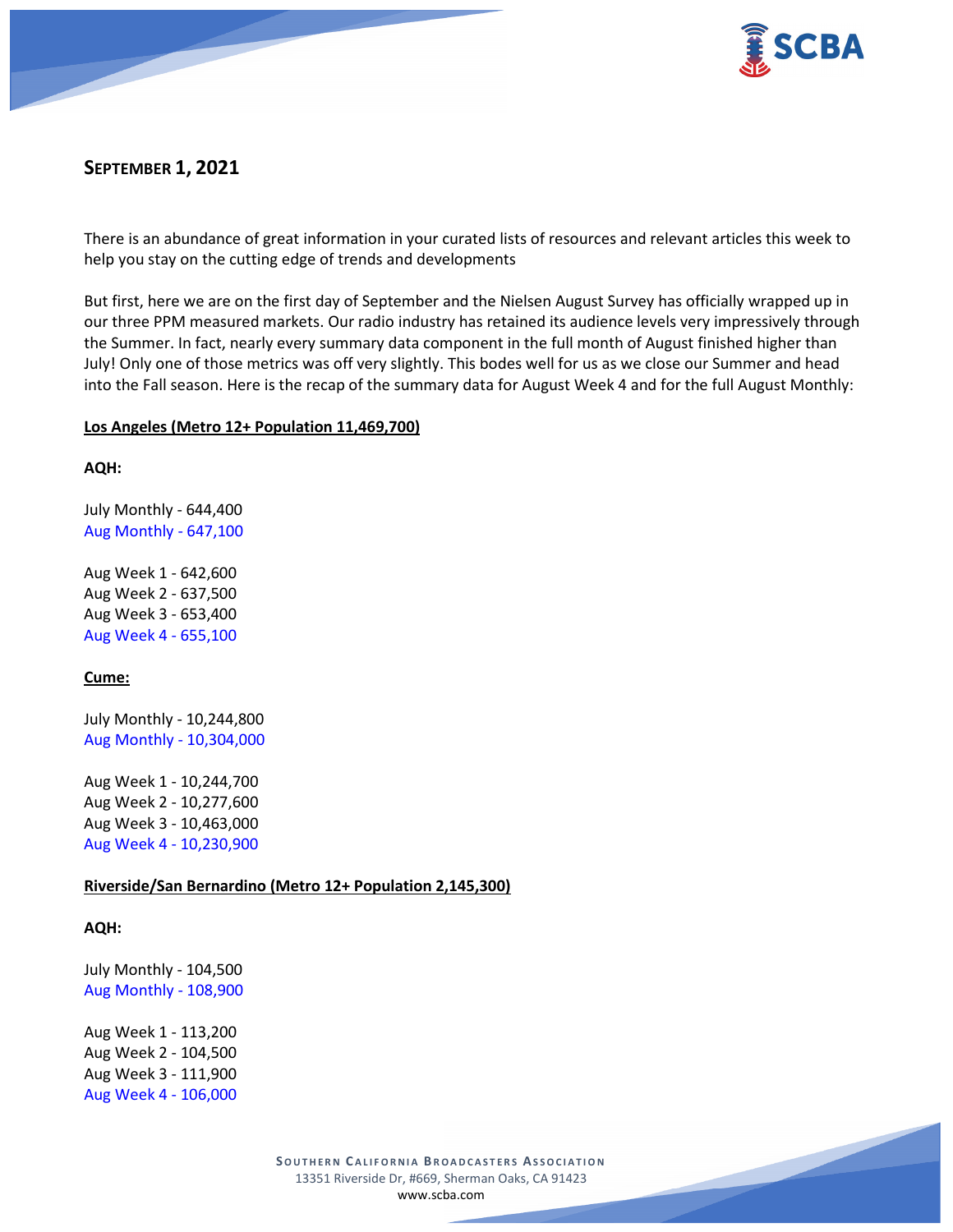

# **Cume:**

July Monthly - 1,929,800 Aug Monthly - 1,881,700

Aug Week 1 - 1,936,500 Aug Week 2 - 1,889,800 Aug Week 3 - 1,863,500 Aug Week 4 - 1,837,100

#### **San Diego (Metro 12+ Population 2,873,100)**

**AQH:**

July Monthly - 119,700 Aug Monthly - 129,100

Aug Week 1 - 118,600 Aug Week 2 - 131,800 Aug Week 3 - 137,100 Aug Week 4 - 129,000

# **Cume:**

July Monthly - 2,363,700 Aug Monthly - 2,399,900

Aug Week 1 - 2,434,600 Aug Week 2 - 2,425,600 Aug Week 3 - 2,358,700 Aug Week 4 - 2,380,700

"Commit yourself to lifelong learning. The most valuable asset you'll ever have is your mind and what you put into it."

-Albert Einstein.

# **RESOURCES AND ARTICLES OF INTEREST TO SALES AND ADVERTISERS**

**Kantar Research Finds In-Game, Streaming, Podcasts Among Most Improved Media For 'Ad Equity'** MediaPost September 1, 2021 [https://www.mediapost.com/publications/article/366448/kantar-research-finds-in-game-streaming](https://www.mediapost.com/publications/article/366448/kantar-research-finds-in-game-streaming-podcasts.html?utm_source=newsletter&utm_medium=email&utm_content=readmore&utm_campaign=123527&hashid=o5sexdpQRQeeqa1Ux78qbw)[podcasts.html?utm\\_source=newsletter&utm\\_medium=email&utm\\_content=readmore&utm\\_campaign=123527](https://www.mediapost.com/publications/article/366448/kantar-research-finds-in-game-streaming-podcasts.html?utm_source=newsletter&utm_medium=email&utm_content=readmore&utm_campaign=123527&hashid=o5sexdpQRQeeqa1Ux78qbw) [&hashid=o5sexdpQRQeeqa1Ux78qbw](https://www.mediapost.com/publications/article/366448/kantar-research-finds-in-game-streaming-podcasts.html?utm_source=newsletter&utm_medium=email&utm_content=readmore&utm_campaign=123527&hashid=o5sexdpQRQeeqa1Ux78qbw)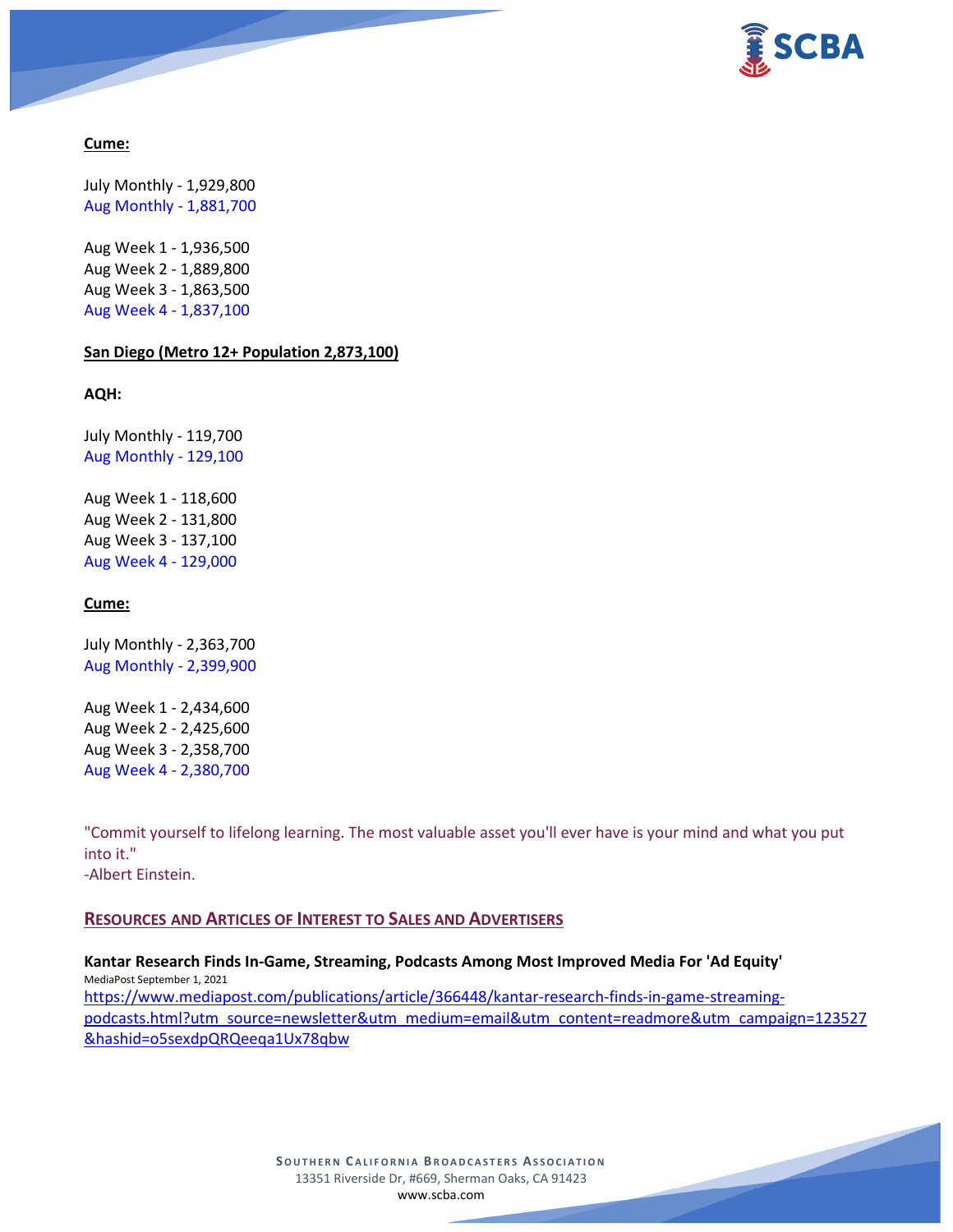

# **L'Oréal's Shenan Reed On Advertising as a Service**

ANA September 1, 2021 (Originally June 29, 2021) [https://www.ana.net/blogs/show/id/mm-blog-2021-06-loreal-shenan-reed](https://www.ana.net/blogs/show/id/mm-blog-2021-06-loreal-shenan-reed-qanda?utm_medium=email&utm_source=smartbrief&utm_campaign=marketing-marketing_maestros-ba210823-0827)[qanda?utm\\_medium=email&utm\\_source=smartbrief&utm\\_campaign=marketing-marketing\\_maestros](https://www.ana.net/blogs/show/id/mm-blog-2021-06-loreal-shenan-reed-qanda?utm_medium=email&utm_source=smartbrief&utm_campaign=marketing-marketing_maestros-ba210823-0827)[ba210823-0827](https://www.ana.net/blogs/show/id/mm-blog-2021-06-loreal-shenan-reed-qanda?utm_medium=email&utm_source=smartbrief&utm_campaign=marketing-marketing_maestros-ba210823-0827)

# **'The Emerging Story' In Advertising: 5 Trends You Need To Know.**

Inside Radio September 1, 2021

[http://www.insideradio.com/free/the-emerging-story-in-advertising-5-trends-you-need-to](http://www.insideradio.com/free/the-emerging-story-in-advertising-5-trends-you-need-to-know/article_22e13fe2-0af5-11ec-84b4-7330a66a17b9.html)[know/article\\_22e13fe2-0af5-11ec-84b4-7330a66a17b9.html](http://www.insideradio.com/free/the-emerging-story-in-advertising-5-trends-you-need-to-know/article_22e13fe2-0af5-11ec-84b4-7330a66a17b9.html)

# **While In-Car Audio Changes Benefit Drivers – And Advertisers - Radio Remains King Of The Road.**

Inside Radio (Audacy's Advertising Insights) September 1, 2021 [http://www.insideradio.com/free/while-in-car-audio-changes-benefit-drivers-and-advertisers---radio-remains](http://www.insideradio.com/free/while-in-car-audio-changes-benefit-drivers-and-advertisers---radio-remains-king-of/article_b8169478-0af4-11ec-9ae5-bf2187c43727.html)[king-of/article\\_b8169478-0af4-11ec-9ae5-bf2187c43727.html](http://www.insideradio.com/free/while-in-car-audio-changes-benefit-drivers-and-advertisers---radio-remains-king-of/article_b8169478-0af4-11ec-9ae5-bf2187c43727.html)

# **Marketron Updates Sales Meetings in a Box**

Radio Ink September 1, 2021 [https://radioink.com/2021/09/01/marketron-updates-sales-meetings-in-a](https://radioink.com/2021/09/01/marketron-updates-sales-meetings-in-a-box/?vgo_ee=g4MdIIvetgiR1mkR7kijJ4BI1h38V58Ke8bVrp%2FmcsM%3D)[box/?vgo\\_ee=g4MdIIvetgiR1mkR7kijJ4BI1h38V58Ke8bVrp%2FmcsM%3D](https://radioink.com/2021/09/01/marketron-updates-sales-meetings-in-a-box/?vgo_ee=g4MdIIvetgiR1mkR7kijJ4BI1h38V58Ke8bVrp%2FmcsM%3D)

# **Hey, Media Consultant. For Whom Do You Sell?**

The Center For Sales Strategy (Jim Hopes) September 1, 2021 [https://blog.thecenterforsalesstrategy.com/hey-media-consultant-for-whom-do-you](https://blog.thecenterforsalesstrategy.com/hey-media-consultant-for-whom-do-you-sell?utm_campaign=subscriber&utm_medium=email&_hsmi=154806114&_hsenc=p2ANqtz--co5mUtu5IXB-QZMVugAxaq2RpZ5ySjYs6BQWr-Y42BoWceJJHhhyKyhOkvsh0oXbtdGqU8qCsHKYs8ThXzx4eZXph8Q&utm_content=154806114&utm_source=hs_email)[sell?utm\\_campaign=subscriber&utm\\_medium=email&\\_hsmi=154806114&\\_hsenc=p2ANqtz--co5mUtu5IXB-](https://blog.thecenterforsalesstrategy.com/hey-media-consultant-for-whom-do-you-sell?utm_campaign=subscriber&utm_medium=email&_hsmi=154806114&_hsenc=p2ANqtz--co5mUtu5IXB-QZMVugAxaq2RpZ5ySjYs6BQWr-Y42BoWceJJHhhyKyhOkvsh0oXbtdGqU8qCsHKYs8ThXzx4eZXph8Q&utm_content=154806114&utm_source=hs_email)[QZMVugAxaq2RpZ5ySjYs6BQWr-](https://blog.thecenterforsalesstrategy.com/hey-media-consultant-for-whom-do-you-sell?utm_campaign=subscriber&utm_medium=email&_hsmi=154806114&_hsenc=p2ANqtz--co5mUtu5IXB-QZMVugAxaq2RpZ5ySjYs6BQWr-Y42BoWceJJHhhyKyhOkvsh0oXbtdGqU8qCsHKYs8ThXzx4eZXph8Q&utm_content=154806114&utm_source=hs_email)[Y42BoWceJJHhhyKyhOkvsh0oXbtdGqU8qCsHKYs8ThXzx4eZXph8Q&utm\\_content=154806114&utm\\_source=hs\\_](https://blog.thecenterforsalesstrategy.com/hey-media-consultant-for-whom-do-you-sell?utm_campaign=subscriber&utm_medium=email&_hsmi=154806114&_hsenc=p2ANqtz--co5mUtu5IXB-QZMVugAxaq2RpZ5ySjYs6BQWr-Y42BoWceJJHhhyKyhOkvsh0oXbtdGqU8qCsHKYs8ThXzx4eZXph8Q&utm_content=154806114&utm_source=hs_email) [email](https://blog.thecenterforsalesstrategy.com/hey-media-consultant-for-whom-do-you-sell?utm_campaign=subscriber&utm_medium=email&_hsmi=154806114&_hsenc=p2ANqtz--co5mUtu5IXB-QZMVugAxaq2RpZ5ySjYs6BQWr-Y42BoWceJJHhhyKyhOkvsh0oXbtdGqU8qCsHKYs8ThXzx4eZXph8Q&utm_content=154806114&utm_source=hs_email)

# **Podcast Listeners By the Numbers**

# **Three studies show podcast listeners are part of an audience advertisers may want to reach** RadioWorld August 31, 2021 [https://www.radioworld.com/news-and-business/programming-and-sales/podcast-listeners-by-the](https://www.radioworld.com/news-and-business/programming-and-sales/podcast-listeners-by-the-numbers?utm_source=SmartBrief&utm_medium=email&utm_campaign=45863C53-9E40-4489-97A3-CC1A29EF491D&utm_content=EDBB2398-CEC2-41A5-BB6B-175B1319111B&utm_term=56635b9b-0180-46fb-92ea-d1c65bc244bb)[numbers?utm\\_source=SmartBrief&utm\\_medium=email&utm\\_campaign=45863C53-9E40-4489-97A3-](https://www.radioworld.com/news-and-business/programming-and-sales/podcast-listeners-by-the-numbers?utm_source=SmartBrief&utm_medium=email&utm_campaign=45863C53-9E40-4489-97A3-CC1A29EF491D&utm_content=EDBB2398-CEC2-41A5-BB6B-175B1319111B&utm_term=56635b9b-0180-46fb-92ea-d1c65bc244bb) [CC1A29EF491D&utm\\_content=EDBB2398-CEC2-41A5-BB6B-175B1319111B&utm\\_term=56635b9b-0180-46fb-](https://www.radioworld.com/news-and-business/programming-and-sales/podcast-listeners-by-the-numbers?utm_source=SmartBrief&utm_medium=email&utm_campaign=45863C53-9E40-4489-97A3-CC1A29EF491D&utm_content=EDBB2398-CEC2-41A5-BB6B-175B1319111B&utm_term=56635b9b-0180-46fb-92ea-d1c65bc244bb)[92ea-d1c65bc244bb](https://www.radioworld.com/news-and-business/programming-and-sales/podcast-listeners-by-the-numbers?utm_source=SmartBrief&utm_medium=email&utm_campaign=45863C53-9E40-4489-97A3-CC1A29EF491D&utm_content=EDBB2398-CEC2-41A5-BB6B-175B1319111B&utm_term=56635b9b-0180-46fb-92ea-d1c65bc244bb)

# **Westwood One On Podcast Listeners: They're Young, Employed, Educated And Upscale.**

Inside Radio (Westwood One) August 31, 2021

[http://www.insideradio.com/podcastnewsdaily/westwood-one-on-podcast-listeners-theyre-young-employed](http://www.insideradio.com/podcastnewsdaily/westwood-one-on-podcast-listeners-theyre-young-employed-educated-and-upscale/article_08239506-0a7d-11ec-91f3-b39067fde49a.html)[educated-and-upscale/article\\_08239506-0a7d-11ec-91f3-b39067fde49a.html](http://www.insideradio.com/podcastnewsdaily/westwood-one-on-podcast-listeners-theyre-young-employed-educated-and-upscale/article_08239506-0a7d-11ec-91f3-b39067fde49a.html)

# **What Do Ad Buyers Want From You?**

Radio Ink August 31, 2021 [https://radioink.com/2021/08/31/what-do-ad-buyers-want-from](https://radioink.com/2021/08/31/what-do-ad-buyers-want-from-you/?vgo_ee=g4MdIIvetgiR1mkR7kijJ4BI1h38V58Ke8bVrp%2FmcsM%3D)[you/?vgo\\_ee=g4MdIIvetgiR1mkR7kijJ4BI1h38V58Ke8bVrp%2FmcsM%3D](https://radioink.com/2021/08/31/what-do-ad-buyers-want-from-you/?vgo_ee=g4MdIIvetgiR1mkR7kijJ4BI1h38V58Ke8bVrp%2FmcsM%3D)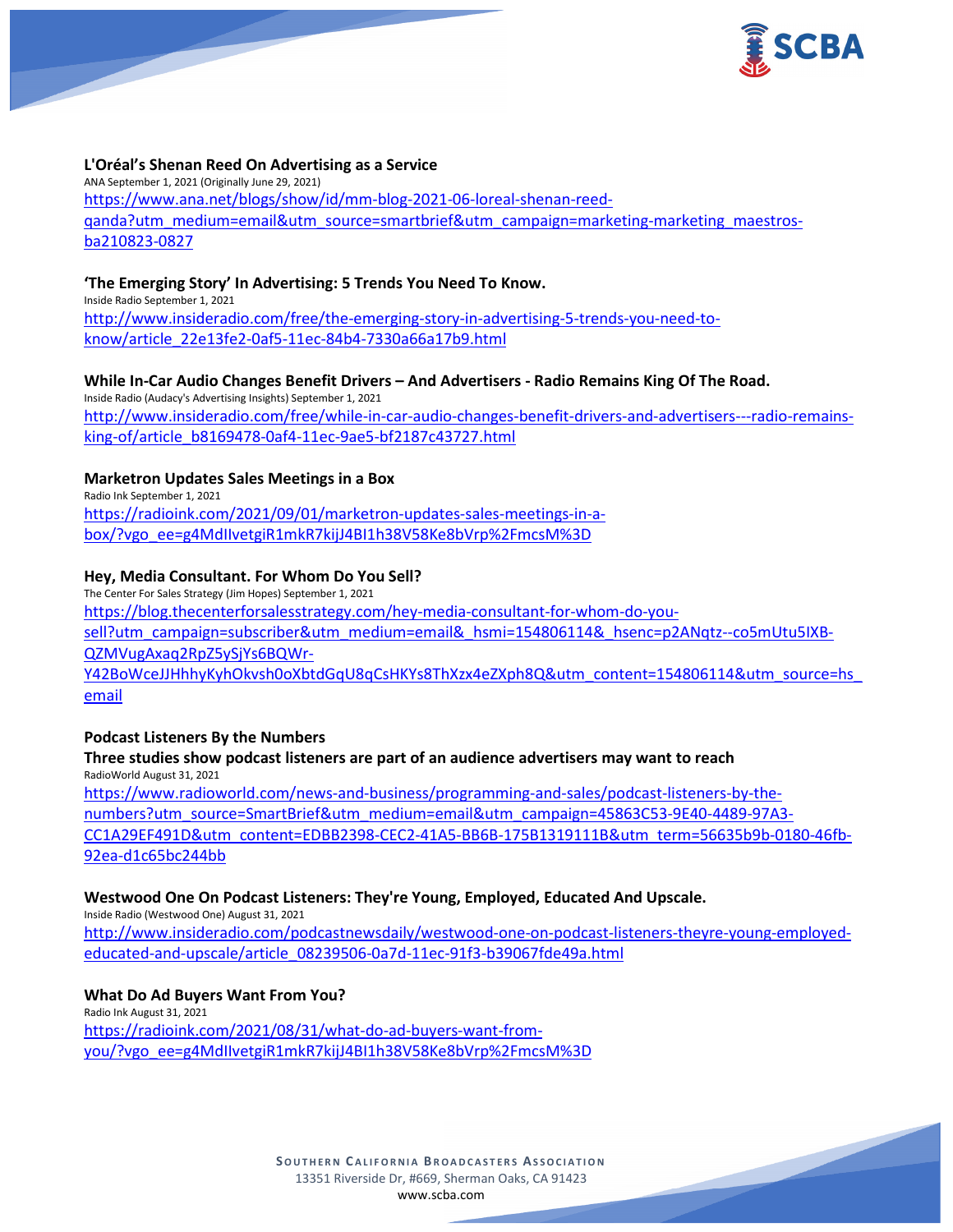

Holiday 2021 Insights: Consumers Plan to Shop Earlier as Pandemic Carries On eMarketer (Shopkick) August 31, 2021

# **ATTACHMENT**: Shopkick [Holiday 2021 Insights Study](https://scba.com/wp-content/uploads/2021/09/Shopkick-Holiday-2021-Insights-Study-.pdf)

#### **6 Ways to Improve Your Sales Outreach Strategy**

The Center For Sales Strategy (Amanda Meade) August 31, 2021 [https://blog.thecenterforsalesstrategy.com/6-ways-to-improve-your-sales-outreach](https://blog.thecenterforsalesstrategy.com/6-ways-to-improve-your-sales-outreach-strategy?utm_campaign=subscriber&utm_medium=email&_hsmi=154449959&_hsenc=p2ANqtz-_nBL4-Yke9IYhRXsvTDfMQIV1iaNme75weF8sIUbE9oHxkMUpXJXsUx0bnE_7oBpo3P7a5Wel3HiSAMsRI8J5xrEegbg&utm_content=154449959&utm_source=hs_email)[strategy?utm\\_campaign=subscriber&utm\\_medium=email&\\_hsmi=154449959&\\_hsenc=p2ANqtz-\\_nBL4-](https://blog.thecenterforsalesstrategy.com/6-ways-to-improve-your-sales-outreach-strategy?utm_campaign=subscriber&utm_medium=email&_hsmi=154449959&_hsenc=p2ANqtz-_nBL4-Yke9IYhRXsvTDfMQIV1iaNme75weF8sIUbE9oHxkMUpXJXsUx0bnE_7oBpo3P7a5Wel3HiSAMsRI8J5xrEegbg&utm_content=154449959&utm_source=hs_email) [Yke9IYhRXsvTDfMQIV1iaNme75weF8sIUbE9oHxkMUpXJXsUx0bnE\\_7oBpo3P7a5Wel3HiSAMsRI8J5xrEegbg&utm](https://blog.thecenterforsalesstrategy.com/6-ways-to-improve-your-sales-outreach-strategy?utm_campaign=subscriber&utm_medium=email&_hsmi=154449959&_hsenc=p2ANqtz-_nBL4-Yke9IYhRXsvTDfMQIV1iaNme75weF8sIUbE9oHxkMUpXJXsUx0bnE_7oBpo3P7a5Wel3HiSAMsRI8J5xrEegbg&utm_content=154449959&utm_source=hs_email) [\\_content=154449959&utm\\_source=hs\\_email](https://blog.thecenterforsalesstrategy.com/6-ways-to-improve-your-sales-outreach-strategy?utm_campaign=subscriber&utm_medium=email&_hsmi=154449959&_hsenc=p2ANqtz-_nBL4-Yke9IYhRXsvTDfMQIV1iaNme75weF8sIUbE9oHxkMUpXJXsUx0bnE_7oBpo3P7a5Wel3HiSAMsRI8J5xrEegbg&utm_content=154449959&utm_source=hs_email)

# **Retail Is Dead. Radio Is Dead. (Why Both Are Wrong)**

Jacobs Media Strategies (Fred Jacobs) August 31, 2021 <https://jacobsmedia.com/retail-is-dead-radio-is-dead-why-both-are-wrong/>

# **Lucky Charms taps into audio marketing trend by dropping magical melodies**

The Drum August 31, 2021 [https://www.thedrum.com/news/2021/08/31/lucky-charms-taps-audio-marketing-trend-dropping-magical](https://www.thedrum.com/news/2021/08/31/lucky-charms-taps-audio-marketing-trend-dropping-magical-melodies?utm_campaign=Newsletter_Daily_US&utm_source=pardot&utm_medium=email)[melodies?utm\\_campaign=Newsletter\\_Daily\\_US&utm\\_source=pardot&utm\\_medium=email](https://www.thedrum.com/news/2021/08/31/lucky-charms-taps-audio-marketing-trend-dropping-magical-melodies?utm_campaign=Newsletter_Daily_US&utm_source=pardot&utm_medium=email)

# **Recruitment, B2B Are Top Growth Categories For Radio In 2021.**

Inside Radio August 30, 2021 [http://www.insideradio.com/free/recruitment-b2b-are-top-growth-categories-for-radio-in-](http://www.insideradio.com/free/recruitment-b2b-are-top-growth-categories-for-radio-in-2021/article_1274f374-096a-11ec-9875-2f635ee7675b.html)[2021/article\\_1274f374-096a-11ec-9875-2f635ee7675b.html](http://www.insideradio.com/free/recruitment-b2b-are-top-growth-categories-for-radio-in-2021/article_1274f374-096a-11ec-9875-2f635ee7675b.html)

# **B2B Marketers Are Ramping Up Their Podcast Ad Spending.**

Inside Radio (Magellan AI) August 30, 2021 [http://www.insideradio.com/podcastnewsdaily/b2b-marketers-are-ramping-up-their-podcast-ad](http://www.insideradio.com/podcastnewsdaily/b2b-marketers-are-ramping-up-their-podcast-ad-spending/article_cd1747d4-09b7-11ec-b795-6f98b2e10856.html)[spending/article\\_cd1747d4-09b7-11ec-b795-6f98b2e10856.html](http://www.insideradio.com/podcastnewsdaily/b2b-marketers-are-ramping-up-their-podcast-ad-spending/article_cd1747d4-09b7-11ec-b795-6f98b2e10856.html)

# **Survey: Customers are ready to spend as work, school await**

Chain Store Age August 30, 2021 [https://chainstoreage.com/survey-customers-are-ready-spend-work-school](https://chainstoreage.com/survey-customers-are-ready-spend-work-school-await?oly_enc_id=8319H4585489H7M&utm_source=omeda&utm_medium=email&utm_campaign=NL_CSA+Day+Breaker&utm_keyword=)[await?oly\\_enc\\_id=8319H4585489H7M&utm\\_source=omeda&utm\\_medium=email&utm\\_campaign=NL\\_CSA+Da](https://chainstoreage.com/survey-customers-are-ready-spend-work-school-await?oly_enc_id=8319H4585489H7M&utm_source=omeda&utm_medium=email&utm_campaign=NL_CSA+Day+Breaker&utm_keyword=) [y+Breaker&utm\\_keyword=](https://chainstoreage.com/survey-customers-are-ready-spend-work-school-await?oly_enc_id=8319H4585489H7M&utm_source=omeda&utm_medium=email&utm_campaign=NL_CSA+Day+Breaker&utm_keyword=)

# **Small Businesses Increasing Digital Ad Spend, Not Seeing Benefits: Study**

MediaPost August 30, 2021 [https://www.mediapost.com/publications/article/366360/small-businesses-increasing-digital-ad-spend](https://www.mediapost.com/publications/article/366360/small-businesses-increasing-digital-ad-spend-not.html?utm_source=newsletter&utm_medium=email&utm_content=headline&utm_campaign=123496&hashid=Xbl3-p0DS1exdHSa15Xu_g)[not.html?utm\\_source=newsletter&utm\\_medium=email&utm\\_content=headline&utm\\_campaign=123496&hash](https://www.mediapost.com/publications/article/366360/small-businesses-increasing-digital-ad-spend-not.html?utm_source=newsletter&utm_medium=email&utm_content=headline&utm_campaign=123496&hashid=Xbl3-p0DS1exdHSa15Xu_g) [id=Xbl3-p0DS1exdHSa15Xu\\_g](https://www.mediapost.com/publications/article/366360/small-businesses-increasing-digital-ad-spend-not.html?utm_source=newsletter&utm_medium=email&utm_content=headline&utm_campaign=123496&hashid=Xbl3-p0DS1exdHSa15Xu_g)

# **Home Depot Returns As a Spot Radio User**

Radio-Television Business Report August 30, 2021 <https://www.rbr.com/home-depot-returns-as-a-spot-radio-user/>

> **SOUTHERN C ALIFORNIA B ROADCASTERS ASSOCIATION** 13351 Riverside Dr, #669, Sherman Oaks, CA 91423 [www.scba.com](http://www.scba.com/)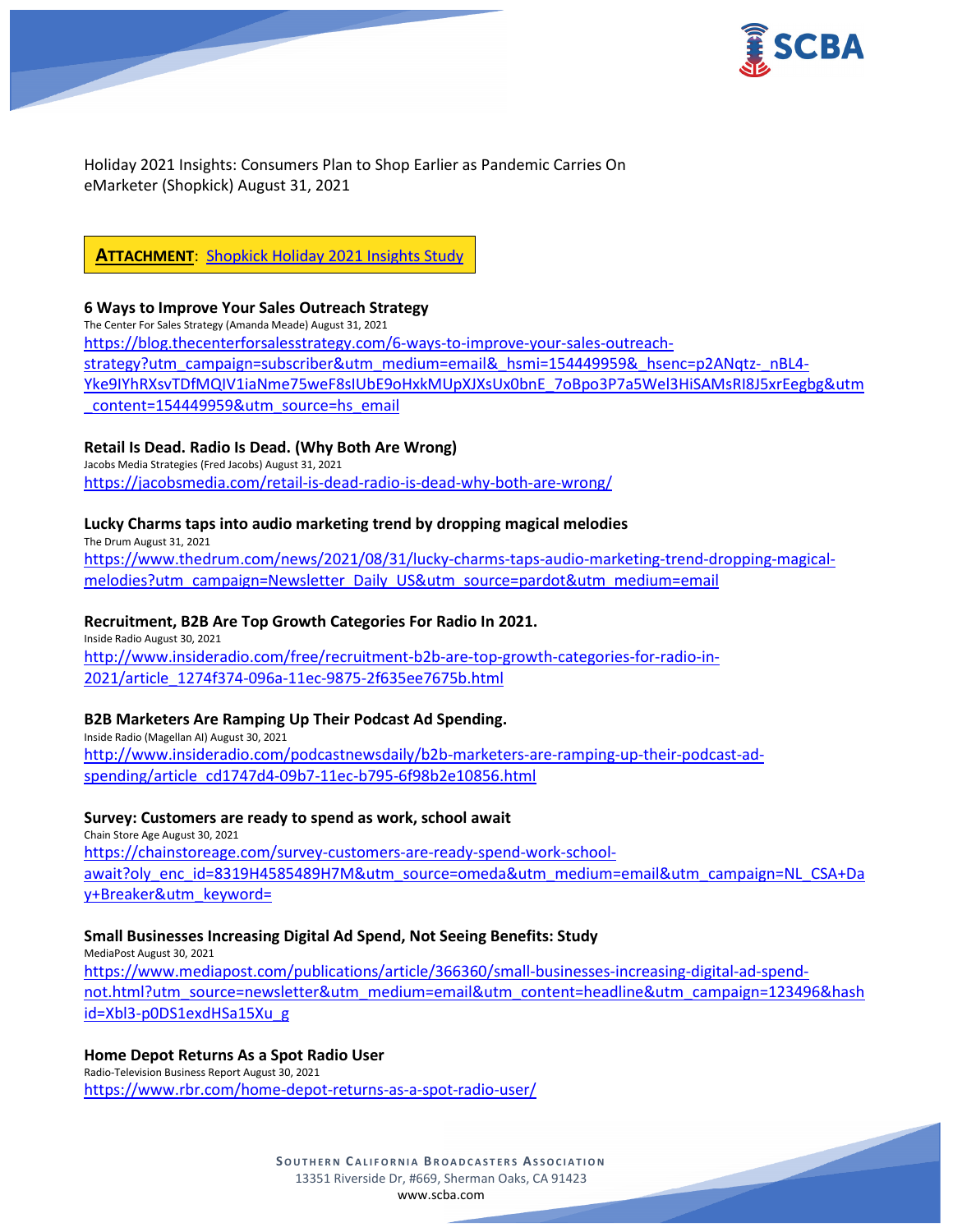

#### **Latinos Accounted For 50%+ U.S. Growth In Past Decade**

MediaPost August 27, 2021 [https://www.mediapost.com/publications/article/366320/latinos-accounted-for-50-us-growth-in-past](https://www.mediapost.com/publications/article/366320/latinos-accounted-for-50-us-growth-in-past-dec.html?utm_source=newsletter&utm_medium=email&utm_content=readmore&utm_campaign=123493&hashid=nPO6kNh8ToCb2_NBH4Mycg)[dec.html?utm\\_source=newsletter&utm\\_medium=email&utm\\_content=readmore&utm\\_campaign=123493&has](https://www.mediapost.com/publications/article/366320/latinos-accounted-for-50-us-growth-in-past-dec.html?utm_source=newsletter&utm_medium=email&utm_content=readmore&utm_campaign=123493&hashid=nPO6kNh8ToCb2_NBH4Mycg) [hid=nPO6kNh8ToCb2\\_NBH4Mycg](https://www.mediapost.com/publications/article/366320/latinos-accounted-for-50-us-growth-in-past-dec.html?utm_source=newsletter&utm_medium=email&utm_content=readmore&utm_campaign=123493&hashid=nPO6kNh8ToCb2_NBH4Mycg)

#### **Is your brand on mute? Why the world's biggest companies are investing millions in sound.**

**Consumers are listening to more and more audio, and companies are investing in sonic branding to capture them.** FastCompany August 26, 2021 [https://www.fastcompany.com/90669062/is-your-brand-on-mute-why-the-worlds-biggest-companies-are](https://www.fastcompany.com/90669062/is-your-brand-on-mute-why-the-worlds-biggest-companies-are-investing-in-sound)[investing-in-sound](https://www.fastcompany.com/90669062/is-your-brand-on-mute-why-the-worlds-biggest-companies-are-investing-in-sound)

#### **Brand Loyalty Among Auto Consumers Falls To Six-Year Low**

MediaPost August 30, 2021 [https://www.mediapost.com/publications/article/366391/brand-loyalty-among-auto-consumers-falls-to-six](https://www.mediapost.com/publications/article/366391/brand-loyalty-among-auto-consumers-falls-to-six-ye.html?utm_source=newsletter&utm_medium=email&utm_content=readmore&utm_campaign=123502&hashid=au6ZkoL8RxyZjDFsyTiFwg)[ye.html?utm\\_source=newsletter&utm\\_medium=email&utm\\_content=readmore&utm\\_campaign=123502&hash](https://www.mediapost.com/publications/article/366391/brand-loyalty-among-auto-consumers-falls-to-six-ye.html?utm_source=newsletter&utm_medium=email&utm_content=readmore&utm_campaign=123502&hashid=au6ZkoL8RxyZjDFsyTiFwg) [id=au6ZkoL8RxyZjDFsyTiFwg](https://www.mediapost.com/publications/article/366391/brand-loyalty-among-auto-consumers-falls-to-six-ye.html?utm_source=newsletter&utm_medium=email&utm_content=readmore&utm_campaign=123502&hashid=au6ZkoL8RxyZjDFsyTiFwg)

# **BIA: Automotive Ads Should Focus On Service, Parts And Trade-Ins.**

Inside Radio (BIA Advisory Services) August 30, 2021 [http://www.insideradio.com/free/bia-automotive-ads-should-focus-on-service-parts-and-trade](http://www.insideradio.com/free/bia-automotive-ads-should-focus-on-service-parts-and-trade-ins/article_8a0720f2-0969-11ec-8a6b-0b283a291200.html)[ins/article\\_8a0720f2-0969-11ec-8a6b-0b283a291200.html](http://www.insideradio.com/free/bia-automotive-ads-should-focus-on-service-parts-and-trade-ins/article_8a0720f2-0969-11ec-8a6b-0b283a291200.html)

#### **The Key to Successful Virtual Selling: Creating an Engaging Buyer Experience**

CustomerThink (Mark Magnacca) August 24, 20210217 views [https://customerthink.com/the-key-to-successful-virtual-selling-creating-an-engaging-buyer](https://customerthink.com/the-key-to-successful-virtual-selling-creating-an-engaging-buyer-experience/?ct_subscriber=yes)[experience/?ct\\_subscriber=yes](https://customerthink.com/the-key-to-successful-virtual-selling-creating-an-engaging-buyer-experience/?ct_subscriber=yes)

# **Here Are The Digital Services Most In Demand Among Local Advertisers.**

Inside Radio (Borrell) August 30, 2021 [http://www.insideradio.com/free/here-are-the-digital-services-most-in-demand-among-local](http://www.insideradio.com/free/here-are-the-digital-services-most-in-demand-among-local-advertisers/article_c5bb7724-0969-11ec-8e15-d35ab1266e56.html)[advertisers/article\\_c5bb7724-0969-11ec-8e15-d35ab1266e56.html](http://www.insideradio.com/free/here-are-the-digital-services-most-in-demand-among-local-advertisers/article_c5bb7724-0969-11ec-8e15-d35ab1266e56.html)

# **eMarketer: Podcast Listening Will Grow 10% In 2021.**

Inside Radio (eMarketer) August 30, 2021 [http://www.insideradio.com/free/emarketer-podcast-listening-will-grow-10-in-2021/article\\_693dfbac-0969-](http://www.insideradio.com/free/emarketer-podcast-listening-will-grow-10-in-2021/article_693dfbac-0969-11ec-b6a1-6f6f889448d3.html) [11ec-b6a1-6f6f889448d3.html](http://www.insideradio.com/free/emarketer-podcast-listening-will-grow-10-in-2021/article_693dfbac-0969-11ec-b6a1-6f6f889448d3.html)

# **Consumer sentiment remains low as August winds down**

Chain Store Age August 30, 2021 [https://chainstoreage.com/consumer-sentiment-remains-low-august-winds](https://chainstoreage.com/consumer-sentiment-remains-low-august-winds-down?oly_enc_id=8319H4585489H7M&utm_source=omeda&utm_medium=email&utm_campaign=NL_CSA+Day+Breaker&utm_keyword=)[down?oly\\_enc\\_id=8319H4585489H7M&utm\\_source=omeda&utm\\_medium=email&utm\\_campaign=NL\\_CSA+Da](https://chainstoreage.com/consumer-sentiment-remains-low-august-winds-down?oly_enc_id=8319H4585489H7M&utm_source=omeda&utm_medium=email&utm_campaign=NL_CSA+Day+Breaker&utm_keyword=) [y+Breaker&utm\\_keyword=](https://chainstoreage.com/consumer-sentiment-remains-low-august-winds-down?oly_enc_id=8319H4585489H7M&utm_source=omeda&utm_medium=email&utm_campaign=NL_CSA+Day+Breaker&utm_keyword=)

#### **August Auto Sales Fall; Lots Of Customers, Not Enough Computer Chips**

Forbes August 29, 2021 [https://www.forbes.com/sites/jimhenry/2021/08/29/august-auto-sales-fall-lots-of-customers-not-enough](https://www.forbes.com/sites/jimhenry/2021/08/29/august-auto-sales-fall-lots-of-customers-not-enough-computer-chips/?sh=78e43bc43006)[computer-chips/?sh=78e43bc43006](https://www.forbes.com/sites/jimhenry/2021/08/29/august-auto-sales-fall-lots-of-customers-not-enough-computer-chips/?sh=78e43bc43006)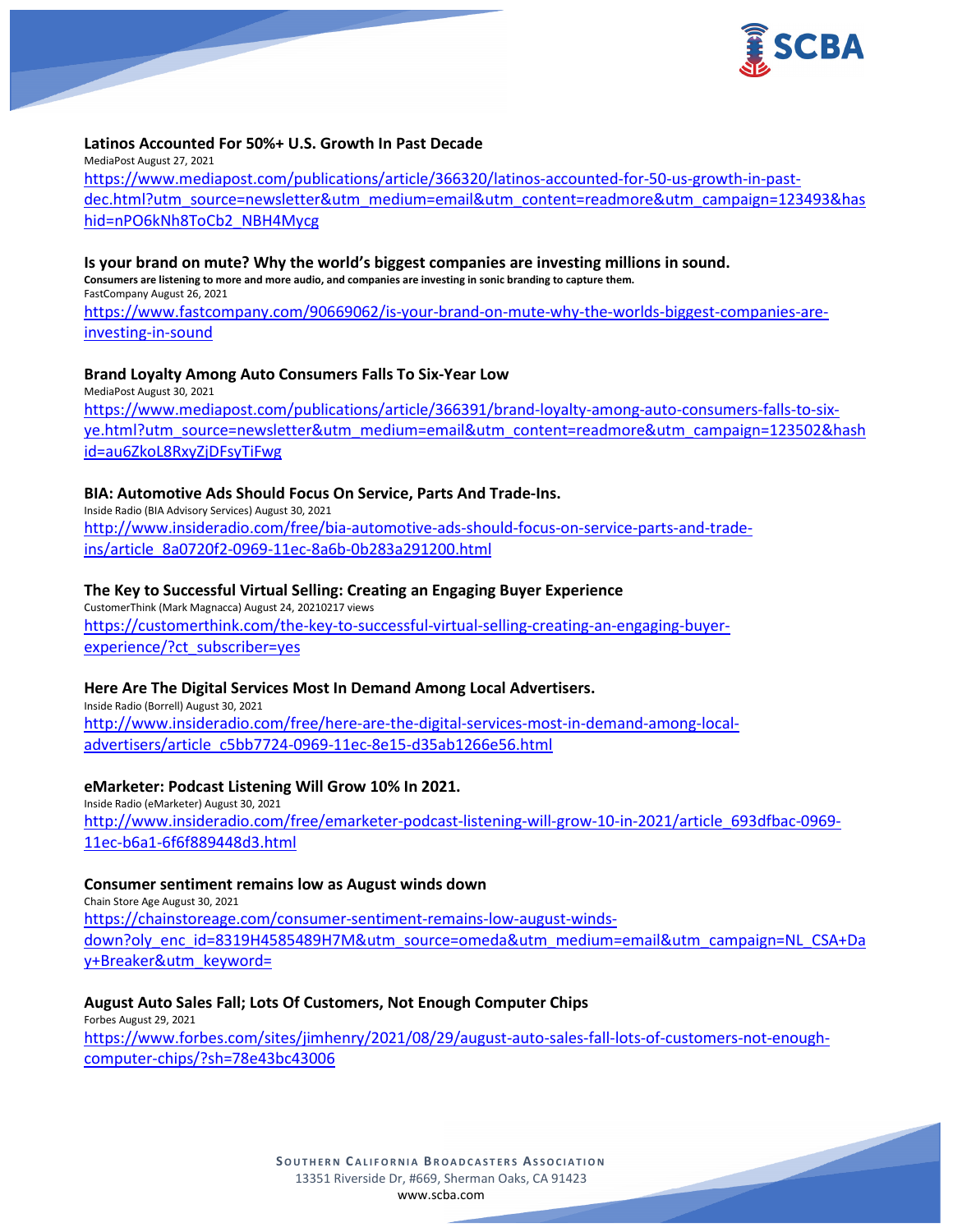

# **Used car prices skyrocket due largely to chip shortage**

NBC2 News August 28, 2021 <https://nbc-2.com/news/2021/08/26/used-car-prices-skyrocket-due-largely-to-chip-shortage/>

# **Events Are Back – Time to Cash In!**

Radio Ink (Charlie Sislen) August 30, 2021 [https://radioink.com/2021/08/30/events-are-back-time-to-cash](https://radioink.com/2021/08/30/events-are-back-time-to-cash-in/?vgo_ee=g4MdIIvetgiR1mkR7kijJ4BI1h38V58Ke8bVrp%2FmcsM%3D)[in/?vgo\\_ee=g4MdIIvetgiR1mkR7kijJ4BI1h38V58Ke8bVrp%2FmcsM%3D](https://radioink.com/2021/08/30/events-are-back-time-to-cash-in/?vgo_ee=g4MdIIvetgiR1mkR7kijJ4BI1h38V58Ke8bVrp%2FmcsM%3D)

# **Interesting Questions That Help You Learn & Stand Out**

SalesFuel August 28, 2021 <https://salesfuel.com/interesting-questions-that-help-you-learn-stand-out/>

# **Outdated Sales Tactics to Leave Behind**

SalesFuel August 28, 2021

<https://salesfuel.com/outdated-sales-tactics-to-leave-behind/>

# **Land More Sales Using Outcome Selling**

SalesFuel August 28, 2021 <https://salesfuel.com/land-more-sales-using-outcome-selling/>

# **Survey: Virus Fears Weighing On Labor Day.**

Inside Radio (Numerator) August 27, 2021 [http://www.insideradio.com/free/survey-virus-fears-weighing-on-labor-day/article\\_64ff254c-077b-11ec-a14c](http://www.insideradio.com/free/survey-virus-fears-weighing-on-labor-day/article_64ff254c-077b-11ec-a14c-a3a1797bbeed.html)[a3a1797bbeed.html](http://www.insideradio.com/free/survey-virus-fears-weighing-on-labor-day/article_64ff254c-077b-11ec-a14c-a3a1797bbeed.html)

# **Are Local Advertisers Growing Too Reliant On Digital? Agencies Think So**

MediaPost August 26, 2021 [https://www.mediapost.com/publications/article/366265/are-local-advertisers-growing-too-reliant-on](https://www.mediapost.com/publications/article/366265/are-local-advertisers-growing-too-reliant-on-digit.html)[digit.html](https://www.mediapost.com/publications/article/366265/are-local-advertisers-growing-too-reliant-on-digit.html)

# **Nearly half of consumers prefer to shop in-person — here's why**

Chain Store Age August 26, 2021 [https://chainstoreage.com/nearly-half-consumers-prefer-shop-person-heres](https://chainstoreage.com/nearly-half-consumers-prefer-shop-person-heres-why?utm_source=omeda&utm_medium=email&utm_campaign=NL_CSA+Day+Breaker&utm_keyword=&oly_enc_id=8319H4585489H7M)[why?utm\\_source=omeda&utm\\_medium=email&utm\\_campaign=NL\\_CSA+Day+Breaker&utm\\_keyword=&oly\\_en](https://chainstoreage.com/nearly-half-consumers-prefer-shop-person-heres-why?utm_source=omeda&utm_medium=email&utm_campaign=NL_CSA+Day+Breaker&utm_keyword=&oly_enc_id=8319H4585489H7M) [c\\_id=8319H4585489H7M](https://chainstoreage.com/nearly-half-consumers-prefer-shop-person-heres-why?utm_source=omeda&utm_medium=email&utm_campaign=NL_CSA+Day+Breaker&utm_keyword=&oly_enc_id=8319H4585489H7M)

# **Radio Positions Advertisers For Bigger Share of African-Americans' \$1 Trillion+ Buying Power.**

Inside Radio (The Media Audit) August 26, 2021 [http://www.insideradio.com/free/radio-positions-advertisers-for-bigger-share-of-african-americans-1-trillion](http://www.insideradio.com/free/radio-positions-advertisers-for-bigger-share-of-african-americans-1-trillion-buying-power/article_5b9fd4c4-0631-11ec-bad7-afd308e64d8f.html)[buying-power/article\\_5b9fd4c4-0631-11ec-bad7-afd308e64d8f.html](http://www.insideradio.com/free/radio-positions-advertisers-for-bigger-share-of-african-americans-1-trillion-buying-power/article_5b9fd4c4-0631-11ec-bad7-afd308e64d8f.html)

# **Email Etiquette Mistakes to Avoid When Sending Cold Emails**

The Center for Sales Strategy August 26, 2021 [https://blog.thecenterforsalesstrategy.com/email-etiquette-mistakes-to-avoid-when-sending-cold](https://blog.thecenterforsalesstrategy.com/email-etiquette-mistakes-to-avoid-when-sending-cold-emails?utm_medium=email&_hsmi=153058817&_hsenc=p2ANqtz-96xRCbe8DrT1IQFFogwkQbmH0ahvX_q7DrNx0EKfBXVdoXGaunq772yBMmB4dX-GrIq5HrmKLB7GV19SCqOaRDvQBDAQ&utm_content=153058817&utm_source=hs_email)[emails?utm\\_medium=email&\\_hsmi=153058817&\\_hsenc=p2ANqtz-](https://blog.thecenterforsalesstrategy.com/email-etiquette-mistakes-to-avoid-when-sending-cold-emails?utm_medium=email&_hsmi=153058817&_hsenc=p2ANqtz-96xRCbe8DrT1IQFFogwkQbmH0ahvX_q7DrNx0EKfBXVdoXGaunq772yBMmB4dX-GrIq5HrmKLB7GV19SCqOaRDvQBDAQ&utm_content=153058817&utm_source=hs_email)[96xRCbe8DrT1IQFFogwkQbmH0ahvX\\_q7DrNx0EKfBXVdoXGaunq772yBMmB4dX-](https://blog.thecenterforsalesstrategy.com/email-etiquette-mistakes-to-avoid-when-sending-cold-emails?utm_medium=email&_hsmi=153058817&_hsenc=p2ANqtz-96xRCbe8DrT1IQFFogwkQbmH0ahvX_q7DrNx0EKfBXVdoXGaunq772yBMmB4dX-GrIq5HrmKLB7GV19SCqOaRDvQBDAQ&utm_content=153058817&utm_source=hs_email)[GrIq5HrmKLB7GV19SCqOaRDvQBDAQ&utm\\_content=153058817&utm\\_source=hs\\_email](https://blog.thecenterforsalesstrategy.com/email-etiquette-mistakes-to-avoid-when-sending-cold-emails?utm_medium=email&_hsmi=153058817&_hsenc=p2ANqtz-96xRCbe8DrT1IQFFogwkQbmH0ahvX_q7DrNx0EKfBXVdoXGaunq772yBMmB4dX-GrIq5HrmKLB7GV19SCqOaRDvQBDAQ&utm_content=153058817&utm_source=hs_email)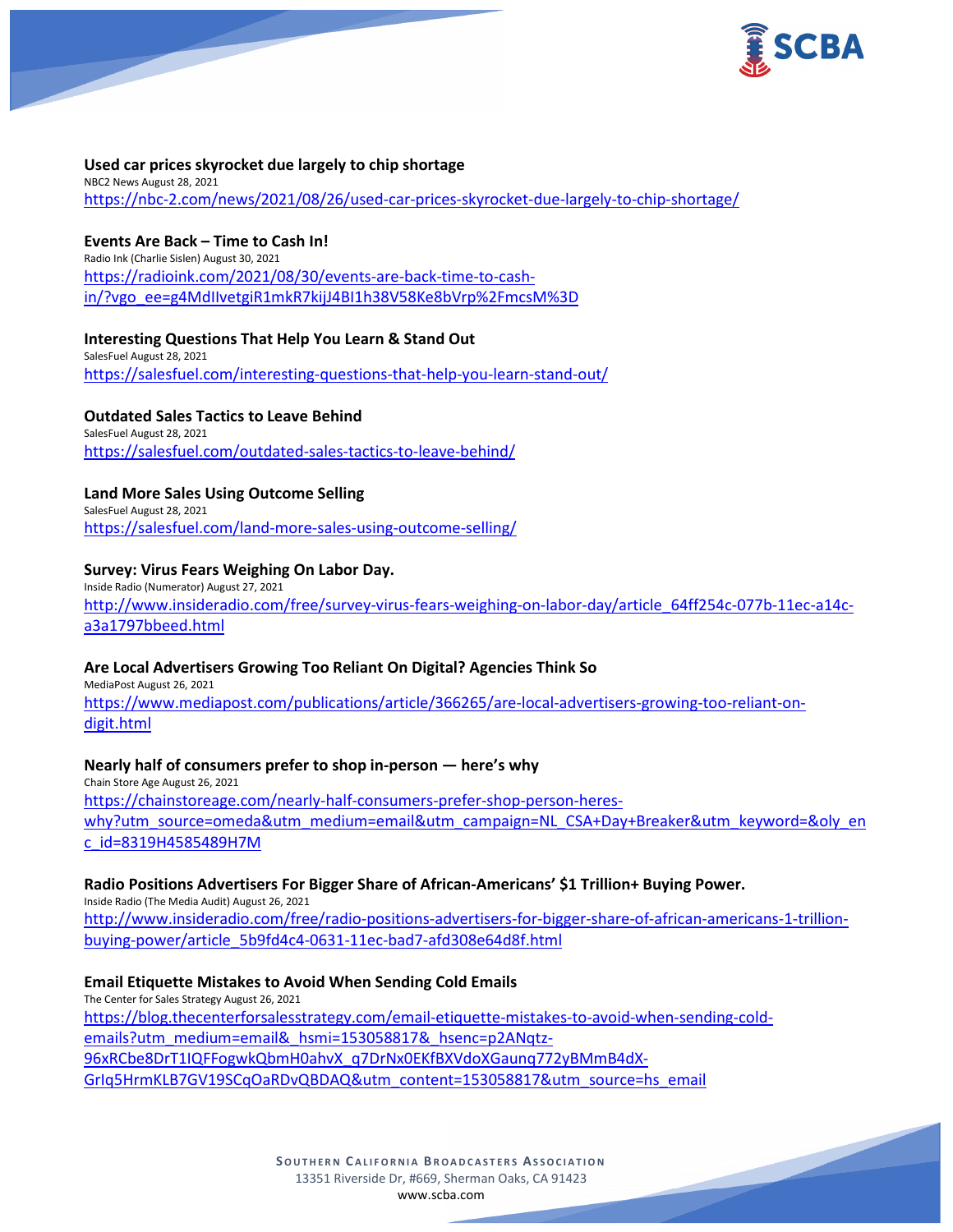

# **Differences In Listener Attention And Benefits Show 'All Audio Is Not Alike.**

Inside Radio (SignalHill Insights) August 26, 2021 [http://www.insideradio.com/free/differences-in-listener-attention-and-benefits-show-all-audio-is-not](http://www.insideradio.com/free/differences-in-listener-attention-and-benefits-show-all-audio-is-not-alike/article_9d1161f2-0631-11ec-b26f-ff017f4a331c.html)[alike/article\\_9d1161f2-0631-11ec-b26f-ff017f4a331c.html](http://www.insideradio.com/free/differences-in-listener-attention-and-benefits-show-all-audio-is-not-alike/article_9d1161f2-0631-11ec-b26f-ff017f4a331c.html)

# **Good News For Local-Direct Salespeople**

Radio Ink (Borrell & Associates) August 26, 2021 [https://radioink.com/2021/08/26/good-news-for-local-direct](https://radioink.com/2021/08/26/good-news-for-local-direct-salespeople/?vgo_ee=g4MdIIvetgiR1mkR7kijJ4BI1h38V58Ke8bVrp%2FmcsM%3D)[salespeople/?vgo\\_ee=g4MdIIvetgiR1mkR7kijJ4BI1h38V58Ke8bVrp%2FmcsM%3D](https://radioink.com/2021/08/26/good-news-for-local-direct-salespeople/?vgo_ee=g4MdIIvetgiR1mkR7kijJ4BI1h38V58Ke8bVrp%2FmcsM%3D)

# **RESOURCES AND ARTICLES OF INTEREST TO MANAGERS FOR PLANNING AND FORECASTING:**

# **MRC Strips Accreditation from Nielsen's National and Local TV Measurement Services Penalty comes after months of disputes over company's audience figures**

Adweek September 1, 2021

[https://www.adweek.com/convergent-tv/mrc-strips-accreditation-from-nielsen-national-and-local-tv](https://www.adweek.com/convergent-tv/mrc-strips-accreditation-from-nielsen-national-and-local-tv-measurement-services/?utm_content=position_1&utm_source=postup&utm_medium=email&utm_campaign=BreakingNews_Newsletter_210901135010&lyt_id=1385784)[measurement-](https://www.adweek.com/convergent-tv/mrc-strips-accreditation-from-nielsen-national-and-local-tv-measurement-services/?utm_content=position_1&utm_source=postup&utm_medium=email&utm_campaign=BreakingNews_Newsletter_210901135010&lyt_id=1385784)

[services/?utm\\_content=position\\_1&utm\\_source=postup&utm\\_medium=email&utm\\_campaign=BreakingNews\\_](https://www.adweek.com/convergent-tv/mrc-strips-accreditation-from-nielsen-national-and-local-tv-measurement-services/?utm_content=position_1&utm_source=postup&utm_medium=email&utm_campaign=BreakingNews_Newsletter_210901135010&lyt_id=1385784) [Newsletter\\_210901135010&lyt\\_id=1385784](https://www.adweek.com/convergent-tv/mrc-strips-accreditation-from-nielsen-national-and-local-tv-measurement-services/?utm_content=position_1&utm_source=postup&utm_medium=email&utm_campaign=BreakingNews_Newsletter_210901135010&lyt_id=1385784)

# **For Nielsen Ratings Complaints And Potential Competitors Is Nothing New**

Forbes September 1, 2021 [https://www.forbes.com/sites/bradadgate/2021/09/01/for-nielsen-ratings-complaints-and-potential](https://www.forbes.com/sites/bradadgate/2021/09/01/for-nielsen-ratings-complaints-and-potential-competitors-is-nothing-new/?sh=30e569be1bed)[competitors-is-nothing-new/?sh=30e569be1bed](https://www.forbes.com/sites/bradadgate/2021/09/01/for-nielsen-ratings-complaints-and-potential-competitors-is-nothing-new/?sh=30e569be1bed)

# **Is MRC Accreditation Of Audience Ratings Still Relevant?**

Inside Radio September 1, 2021

[http://www.insideradio.com/free/is-mrc-accreditation-of-audience-ratings-still-relevant/article\\_dc6dee8e-0af4-](http://www.insideradio.com/free/is-mrc-accreditation-of-audience-ratings-still-relevant/article_dc6dee8e-0af4-11ec-84c3-73444f907acf.html) [11ec-84c3-73444f907acf.html](http://www.insideradio.com/free/is-mrc-accreditation-of-audience-ratings-still-relevant/article_dc6dee8e-0af4-11ec-84c3-73444f907acf.html)

#### **Court Decision Finds No California Performance Right in Pre-1972 Sound Recordings – Why It Was Still an Issue** Broadcast Law Blog (David Oxenford) September 1, 2021

[https://www.broadcastlawblog.com/2021/09/articles/court-decision-finds-no-california-performance-right-in](https://www.broadcastlawblog.com/2021/09/articles/court-decision-finds-no-california-performance-right-in-pre-1972-sound-recordings-why-it-was-still-an-issue/?utm_source=David+Oxenford%2C+Esq+-+Broadcast+Law+Blog&utm_campaign=10da5653c8-RSS_EMAIL_CAMPAIGN&utm_medium=email&utm_term=0_550fd6c4c6-10da5653c8-70422897)[pre-1972-sound-recordings-why-it-was-still-an-issue/?utm\\_source=David+Oxenford%2C+Esq+-](https://www.broadcastlawblog.com/2021/09/articles/court-decision-finds-no-california-performance-right-in-pre-1972-sound-recordings-why-it-was-still-an-issue/?utm_source=David+Oxenford%2C+Esq+-+Broadcast+Law+Blog&utm_campaign=10da5653c8-RSS_EMAIL_CAMPAIGN&utm_medium=email&utm_term=0_550fd6c4c6-10da5653c8-70422897) [+Broadcast+Law+Blog&utm\\_campaign=10da5653c8-](https://www.broadcastlawblog.com/2021/09/articles/court-decision-finds-no-california-performance-right-in-pre-1972-sound-recordings-why-it-was-still-an-issue/?utm_source=David+Oxenford%2C+Esq+-+Broadcast+Law+Blog&utm_campaign=10da5653c8-RSS_EMAIL_CAMPAIGN&utm_medium=email&utm_term=0_550fd6c4c6-10da5653c8-70422897) [RSS\\_EMAIL\\_CAMPAIGN&utm\\_medium=email&utm\\_term=0\\_550fd6c4c6-10da5653c8-70422897](https://www.broadcastlawblog.com/2021/09/articles/court-decision-finds-no-california-performance-right-in-pre-1972-sound-recordings-why-it-was-still-an-issue/?utm_source=David+Oxenford%2C+Esq+-+Broadcast+Law+Blog&utm_campaign=10da5653c8-RSS_EMAIL_CAMPAIGN&utm_medium=email&utm_term=0_550fd6c4c6-10da5653c8-70422897)

# **Five Million More Paid Audio Subscribers Predicted In 2021.**

Inside Radio September 1, 2021

[http://www.insideradio.com/podcastnewsdaily/five-million-more-paid-audio-subscribers-predicted-in-](http://www.insideradio.com/podcastnewsdaily/five-million-more-paid-audio-subscribers-predicted-in-2021/article_e7faaf1e-0b42-11ec-880c-b3ae740fb661.html)[2021/article\\_e7faaf1e-0b42-11ec-880c-b3ae740fb661.html](http://www.insideradio.com/podcastnewsdaily/five-million-more-paid-audio-subscribers-predicted-in-2021/article_e7faaf1e-0b42-11ec-880c-b3ae740fb661.html)

# **Agencies Rate Radio's Marketing Expertise Higher Than Advertisers.**

Inside Radio (Borrell) August 31, 2021 [http://www.insideradio.com/free/agencies-rate-radio-s-marketing-expertise-higher-than](http://www.insideradio.com/free/agencies-rate-radio-s-marketing-expertise-higher-than-advertisers/article_be9a87fe-0a28-11ec-99d3-d7e0058f954a.html)[advertisers/article\\_be9a87fe-0a28-11ec-99d3-d7e0058f954a.html](http://www.insideradio.com/free/agencies-rate-radio-s-marketing-expertise-higher-than-advertisers/article_be9a87fe-0a28-11ec-99d3-d7e0058f954a.html)

> **SOUTHERN C ALIFORNIA B ROADCASTERS ASSOCIATION** 13351 Riverside Dr, #669, Sherman Oaks, CA 91423 [www.scba.com](http://www.scba.com/)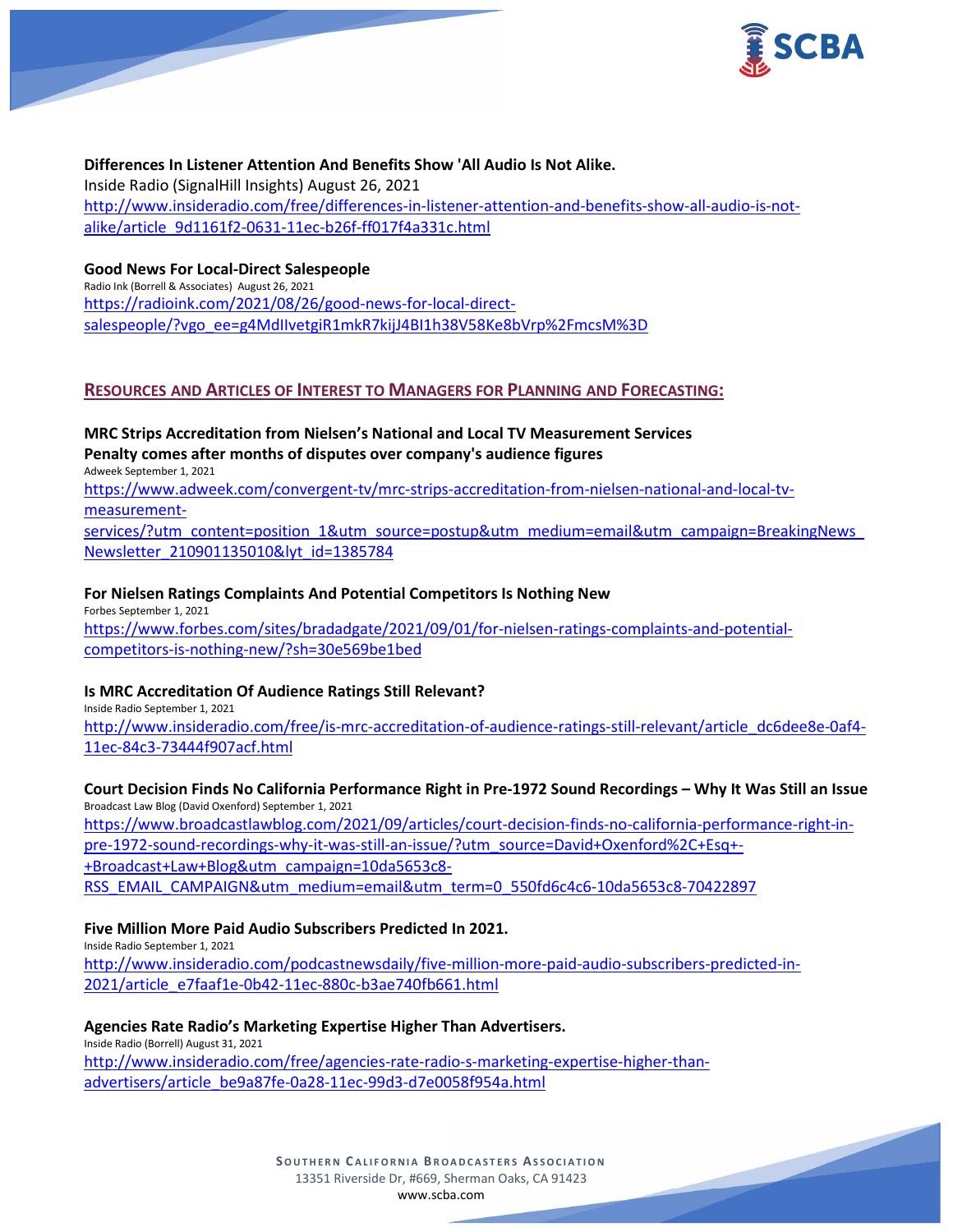

# **No Resolution Soon To Radio's Fight With GMR; Judge Extends Case Into Mid-2022.**

Inside Radio August 31, 2021 [http://www.insideradio.com/free/no-resolution-soon-to-radio-s-fight-with-gmr-judge-extends-case-into-mid-](http://www.insideradio.com/free/no-resolution-soon-to-radio-s-fight-with-gmr-judge-extends-case-into-mid-2022/article_a0d0627a-0a28-11ec-a652-e331413c9002.html)[2022/article\\_a0d0627a-0a28-11ec-a652-e331413c9002.html](http://www.insideradio.com/free/no-resolution-soon-to-radio-s-fight-with-gmr-judge-extends-case-into-mid-2022/article_a0d0627a-0a28-11ec-a652-e331413c9002.html)

#### **The List Of Lawmakers Against A Radio Royalty Grows By 12.**

Inside Radio August 30, 3031 [http://www.insideradio.com/free/the-list-of-lawmakers-against-a-radio-royalty-grows-by-12/article\\_5c8a9064-](http://www.insideradio.com/free/the-list-of-lawmakers-against-a-radio-royalty-grows-by-12/article_5c8a9064-09d2-11ec-9aff-872de00fe2c7.html) [09d2-11ec-9aff-872de00fe2c7.html](http://www.insideradio.com/free/the-list-of-lawmakers-against-a-radio-royalty-grows-by-12/article_5c8a9064-09d2-11ec-9aff-872de00fe2c7.html)

# **OOH On Its Way Up, Place Exchange Data Shows, eMarketer Confirms**

MediaPost August 30, 2021 [https://www.mediapost.com/publications/article/366381/ooh-on-its-way-up-place-exchange-data-shows](https://www.mediapost.com/publications/article/366381/ooh-on-its-way-up-place-exchange-data-shows-emar.html?utm_source=newsletter&utm_medium=email&utm_content=readmore&utm_campaign=123504&hashid=MvrWDWYNRcOEFJu_y2GIhQ)[emar.html?utm\\_source=newsletter&utm\\_medium=email&utm\\_content=readmore&utm\\_campaign=123504&h](https://www.mediapost.com/publications/article/366381/ooh-on-its-way-up-place-exchange-data-shows-emar.html?utm_source=newsletter&utm_medium=email&utm_content=readmore&utm_campaign=123504&hashid=MvrWDWYNRcOEFJu_y2GIhQ) [ashid=MvrWDWYNRcOEFJu\\_y2GIhQ](https://www.mediapost.com/publications/article/366381/ooh-on-its-way-up-place-exchange-data-shows-emar.html?utm_source=newsletter&utm_medium=email&utm_content=readmore&utm_campaign=123504&hashid=MvrWDWYNRcOEFJu_y2GIhQ)

#### **Zeta Offers Advanced Multicultural Audience Targeting, With 78M U.S. Adult Consumers**

MediaPost August 30, 2021 [https://www.mediapost.com/publications/article/366363/zeta-offers-advanced-multicultural-audience](https://www.mediapost.com/publications/article/366363/zeta-offers-advanced-multicultural-audience-target.html?utm_source=newsletter&utm_medium=email&utm_content=readmore&utm_campaign=123504&hashid=MvrWDWYNRcOEFJu_y2GIhQ)[target.html?utm\\_source=newsletter&utm\\_medium=email&utm\\_content=readmore&utm\\_campaign=123504&h](https://www.mediapost.com/publications/article/366363/zeta-offers-advanced-multicultural-audience-target.html?utm_source=newsletter&utm_medium=email&utm_content=readmore&utm_campaign=123504&hashid=MvrWDWYNRcOEFJu_y2GIhQ) [ashid=MvrWDWYNRcOEFJu\\_y2GIhQ](https://www.mediapost.com/publications/article/366363/zeta-offers-advanced-multicultural-audience-target.html?utm_source=newsletter&utm_medium=email&utm_content=readmore&utm_campaign=123504&hashid=MvrWDWYNRcOEFJu_y2GIhQ)

# **Fall antitrust forecast: Biden raises hammer on Big Tech**

AXIOS August 30, 2021 [https://www.axios.com/antitrust-big-tech-apple-google-amazon-facebook-2e619cf6-2fd9-48be-bc72-](https://www.axios.com/antitrust-big-tech-apple-google-amazon-facebook-2e619cf6-2fd9-48be-bc72-0e36cb7fdcfb.html) [0e36cb7fdcfb.html](https://www.axios.com/antitrust-big-tech-apple-google-amazon-facebook-2e619cf6-2fd9-48be-bc72-0e36cb7fdcfb.html)

# **The number of US paid digital audio subscribers is rising faster than previously expected**

eMarketer August 30, 2021 <https://www.emarketer.com/content/number-of-us-paid-digital-audio-subscribers-rising?ecid=NL1001>

#### **FCC Won't Make Broadcasters Pay Share of Broadband Mapping**

#### **Seeks further input on making Big Tech pay user fee**

Broadcasting+Cable August 28, 2021 <https://www.nexttv.com/news/fcc-wont-make-broadcasters-pay-share-of-broadband-mapping>

# **As Gen Z Flocks to 'Digital Campfires,' How Will It Shape Marketing?**

**MediaPost (David Ciccarelli) August 27, 2021** [https://www.mediapost.com/publications/article/366339/as-gen-z-flocks-to-digital-campfires-how-will](https://www.mediapost.com/publications/article/366339/as-gen-z-flocks-to-digital-campfires-how-will-i.html?utm_source=newsletter&utm_medium=email&utm_content=readmore&utm_campaign=123492&hashid=akE-7z-LS1W9CYmV5M9xXA)[i.html?utm\\_source=newsletter&utm\\_medium=email&utm\\_content=readmore&utm\\_campaign=123492&hashid](https://www.mediapost.com/publications/article/366339/as-gen-z-flocks-to-digital-campfires-how-will-i.html?utm_source=newsletter&utm_medium=email&utm_content=readmore&utm_campaign=123492&hashid=akE-7z-LS1W9CYmV5M9xXA) [=akE-7z-LS1W9CYmV5M9xXA](https://www.mediapost.com/publications/article/366339/as-gen-z-flocks-to-digital-campfires-how-will-i.html?utm_source=newsletter&utm_medium=email&utm_content=readmore&utm_campaign=123492&hashid=akE-7z-LS1W9CYmV5M9xXA)

#### **B2B Sales Coaching for a Brave New World**

SalesFuel August 28, 2021 <https://salesfuel.com/b2b-sales-coaching-for-a-brave-new-world/>